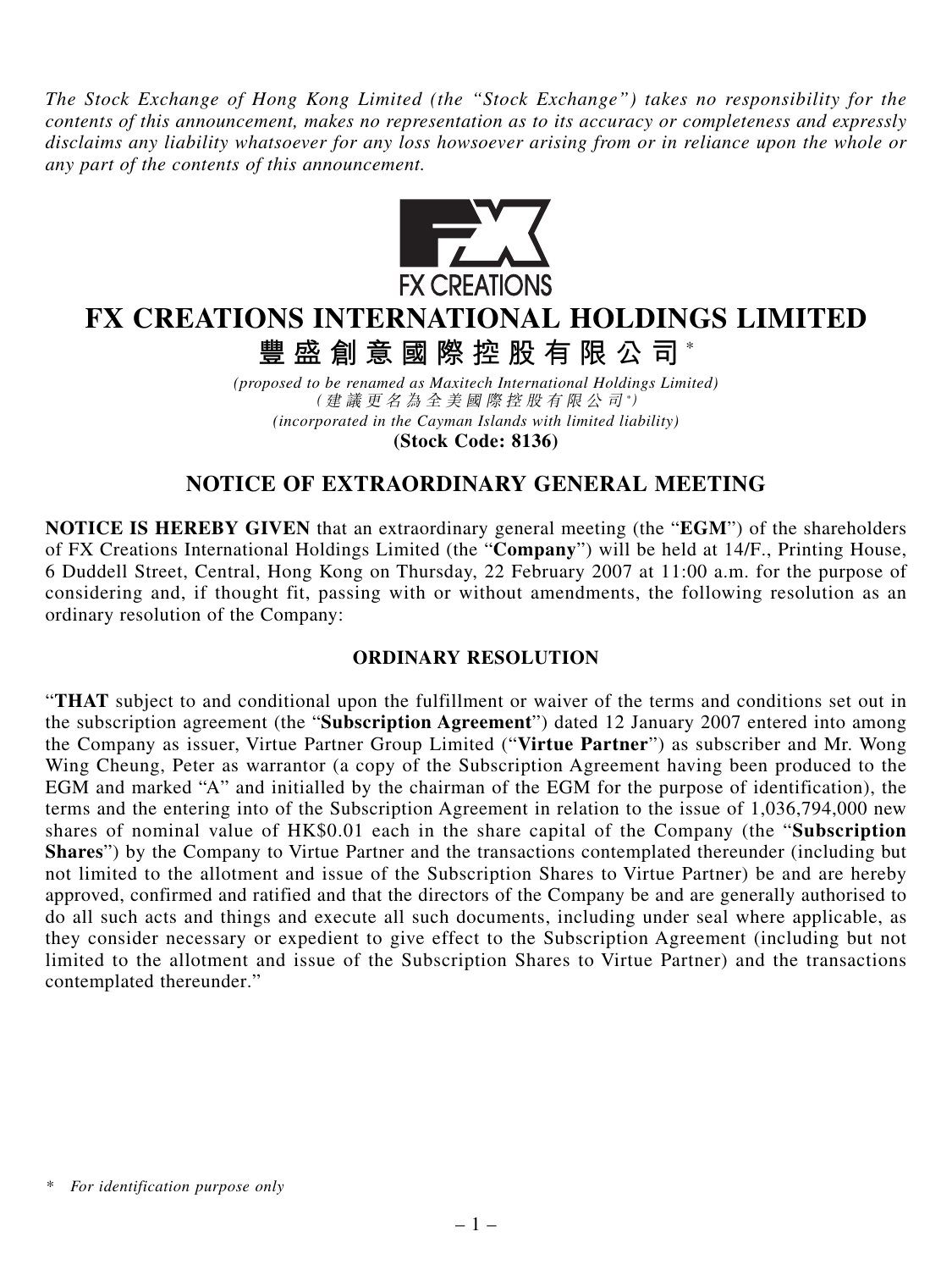As at the date of this announcement, the Company's executive directors are Mr. Wong Wing Cheung, Peter, Mr. Chan Francis Ping Kuen and Mr. Chan Man Yin, and the Company's independent non-executive directors are Mr. Lee Kun Hung, Mr. Wong Hou Yan, Norman and Mr. Cheung Chi Hwa, Justin.

> By order of the board of **FX Creations International Holdings Limited Wong Wing Cheung, Peter** *Chairman*

Hong Kong, 5 February 2007

Cricket Square *in Hong Kong:* Hutchins Drive Room 806B, 8/F P.O. Box 2681 Nanyang Plaza Grand Cayman KY1-1111 57 Hung To Road Cayman Islands Kwun Tong

*Registered office: Head office and principal place of business* Kowloon Hong Kong

#### *Notes:*

- 1. A member entitled to attend and vote at the EGM is entitled to appoint one or more proxy to attend and, subject to the provisions of the articles of association of the Company, to vote on his/her/its behalf. A proxy need not be a member of the Company but must be present in person at the EGM to represent the member. If more than one proxy is so appointed, the appointment shall specify the number and class of shares in respect of which each such proxy is so appointed.
- 2. A form of proxy for use at the EGM is enclosed with the circular of the Company dated 5 February 2007. Whether or not you intend to attend the EGM in person, you are encouraged to complete and return the form of proxy in accordance with the instructions printed thereon. Completion and return of the form of proxy will not preclude a member from attending in person and voting at the EGM or any adjournment thereof, should he/she/it so wish.
- 3. In order to be valid, the form of proxy, together with a power of attorney or other authority, if any, under which it is signed, or a notarially certified copy of such power or authority must be deposited at the Company's branch share registrar in Hong Kong, Tengis Limited at 26th Floor, Tesbury Centre, 28 Queen's Road East, Wanchai, Hong Kong, not less than 48 hours before the time appointed for holding the EGM or any adjournment thereof.
- 4. In the case of joint registered holders of shares, any one of such joint holders may vote at the EGM, either personally or by proxy, in respect of such share as if he/she/it was solely entitled thereto, but if more than one of such joint holders are present at the EGM personally or by proxy, that one of the said persons so present whose name stands first on the register of members of the Company in respect of such shares shall alone be entitled to vote in respect thereof.